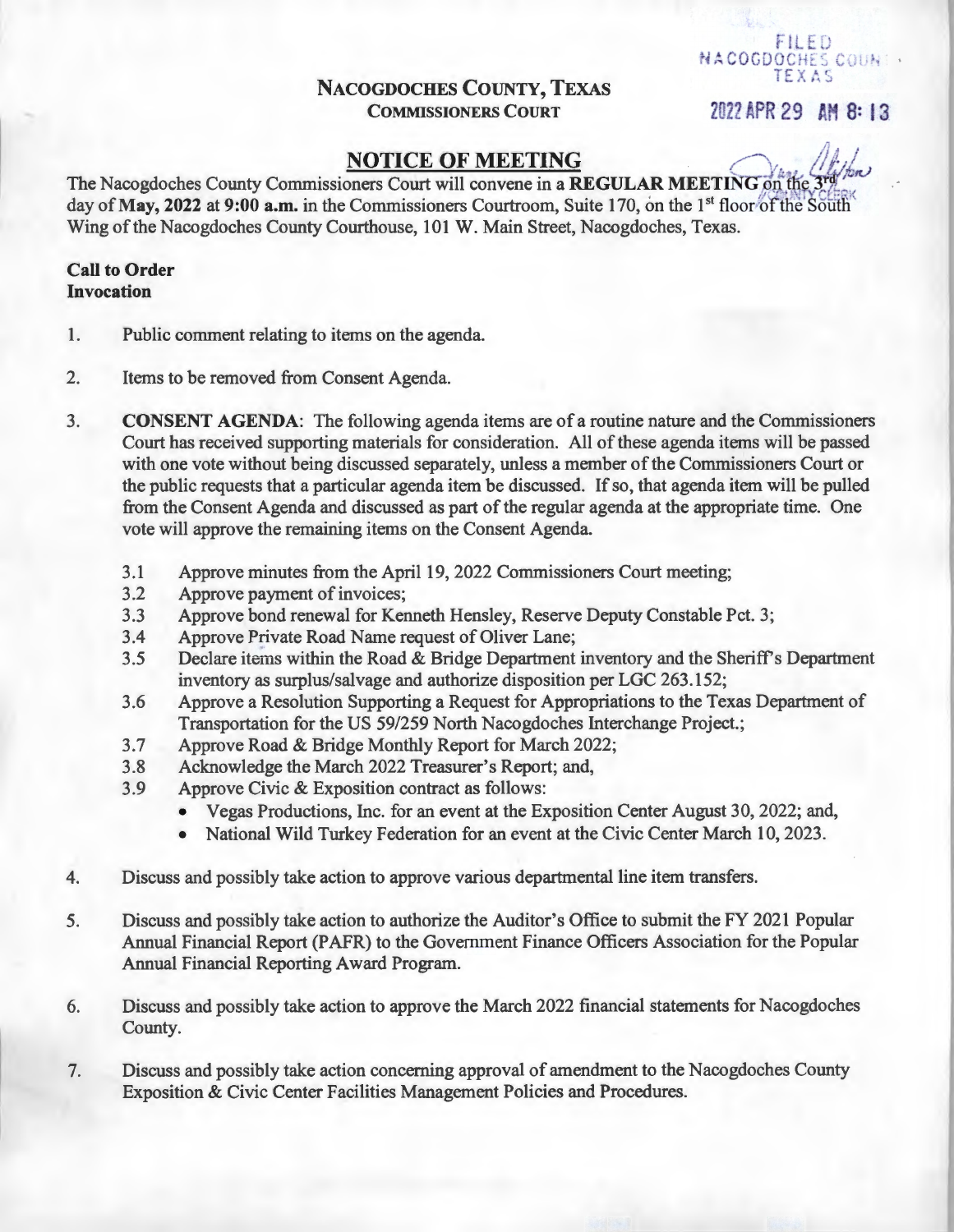- 8. Discuss and possibly take action regarding a variance from all platting requirements pursuant to Section 9 of the Nacogdoches County Subdivision Regulations for Ken and Annis Jones and Brady Rice for the proposed approximately .6 acre boundary line adjustment, located in the Henry Brewer Grant, A-11, located in Precinct 1, Nacogdoches County, Texas.
- 9. Discuss and possibly take action regarding a variance from filing a preliminary plat and approval of a final plat for Ed Morgan, for the proposed approximately 1.78 acre tract in the John Kirby Grant, A-36, located in Precinct 1, Nacogdoches County, Texas.
- 10. Discuss and possibly take action concerning approval of a Positive Pay/ Account Reconciliation Agreement between Nacogdoches County and Commercial Bank of Texas, N.A. for the Nacogdoches County Sheriff's office.
- 11. Discuss and possibly take action to approve an inter-local agreement between Region 8 Education Service Center and Nacogdoches County for the TIPS-USA Purchasing Program.

#### Recess

## EXECUTIVE SESSION

An executive session will be held with regard to pending, threatened or contemplated litigation, settlement offers and matters where the duty of the public body's counsel to his client, under the Texas Disciplinary Rules of Professional Conduct of the State Bar of Texas, clearly conflicts with the Open Meetings Act. The executive session is authorized by Texas Open Meetings Act, Texas Government Code, Section 551.071. The purpose of the Executive Session is to receive an update from the County Attorney on pending, threatened or contemplated litigation.

An executive session will be held for the purpose of discussing personnel, hearing complaints against personnel, or to deliberate the appointment, employment, evaluation, reassignment, duties, discipline or dismissal of a public officer or employee. The executive session is authorized by Texas Open Meetings Act, Texas Government Code, Section 551.074. The purpose of this Executive Session is to interview candidates for the Environmental Services Director position.

12. Open and possibly take action on Executive Session.



Dated this day of April, 2022 Greg Sowell, County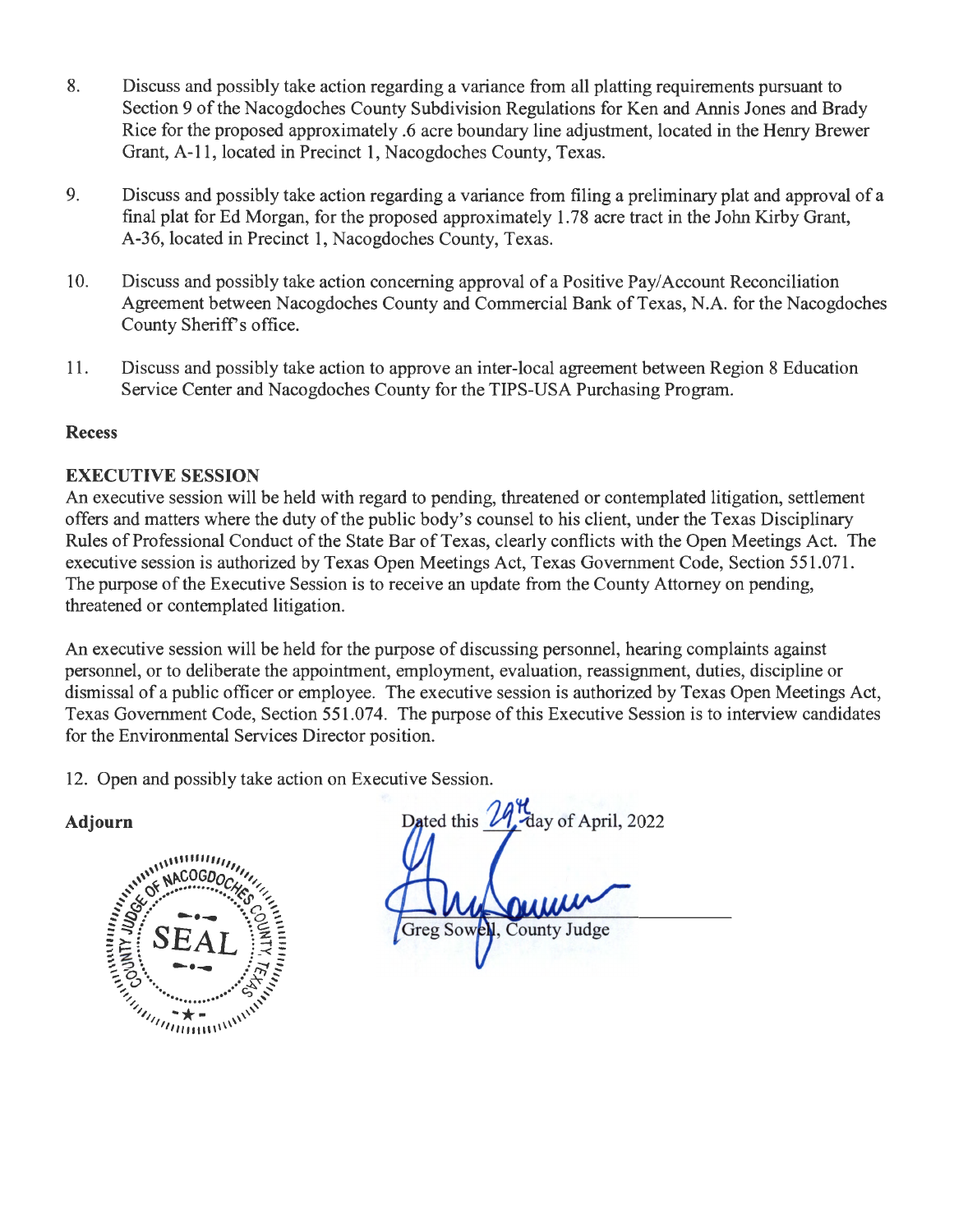# **PAGE10F4**

## **MAY3,2022**

The Nacogdoches County Commissioners Court met in a **REGULAR MEETING** on the **3rd** day of May, 2022 at 9:00 **a.m.** in the Commissioners Courtroom, Suite 170, on the 1<sup>st</sup> floor of the South Wing of the Nacogdoches County Courthouse, 101 W. Main Street, Nacogdoches, Texas.

MEMBERS PRESENT: Greg Sowell, County Judge Jerry Don Williamson, Commissioner Pet. 1 Sandy McCorvey, Commissioner Pet. 2 Robin Dawley, Commissioner Pet. 3 Mark Harkness, Commissioner Pet. 4

#### MEMBERS ABSENT: None

\*\*\*\*\*\*\*\*\*\*\*\*\*\*\*\*\*\*\*\*\*\*\*\*\*\*\*\*\*\*\*\*\*\*\*\*\*\*\*\*\*\*\*\*\*\*\*\*\*\*\*\*\*\*\*\*\*\*\*\*\*\*\*\*\*\*\*\*\*

Meeting was called to order by Judge Greg Sowell at 9:00 a.m. and the following actions were taken:

Invocation was led by Commissioner Mark Harkness.

- 1. Public comment relating to items on the agenda. There were none.
- 2. Items to be removed from Consent Agenda. No action taken.
- 3. **CONSENT AGENDA:** The following agenda items are of a routine nature and the Commissioners Court has received supporting materials for consideration. All of these agenda items will be passed with one vote without being discussed separately, unless a member of the Commissioners Court or the public requests that a particular agenda item be discussed. If so, that agenda item will be pulled from the Consent Agenda and discussed as part of the regular agenda at the appropriate time. One vote will approve the remaining items on the Consent Agenda.
	- 3.1 Approve minutes from the April 19, 2022 Commissioners Court meeting; A copy of the minutes is attached.
	- 3.2 Approve payment of invoices;
	- 3.3 Approve bond renewal for Kenneth Hensley, Reserve Deputy Constable Pet. 3; A copy of the bond is attached.
	- 3.4 Approve Private Road Name request of Oliver Lane;

A copy of the order approving the road name is attached.

- 3.5 Declare items within the Road & Bridge Department inventory and the Sheriff's Department inventory as surplus/salvage and authorize disposition per LGC 263.152; Copies of the lists of items are attached.
- 3.6 Approve a Resolution Supporting a Request for Appropriations to the Texas Department of
	- Transportation for the US 59/259 North Nacogdoches Interchange Project.;
		- A copy of the Resolution is attached.
- 3.7 Approve Road & Bridge Monthly Report for March 2022; A copy of the report is attached.
- 3.8 Acknowledge the March 2022 Treasurer's Report; and, A copy of the 2022 Treasurer's Report is attached.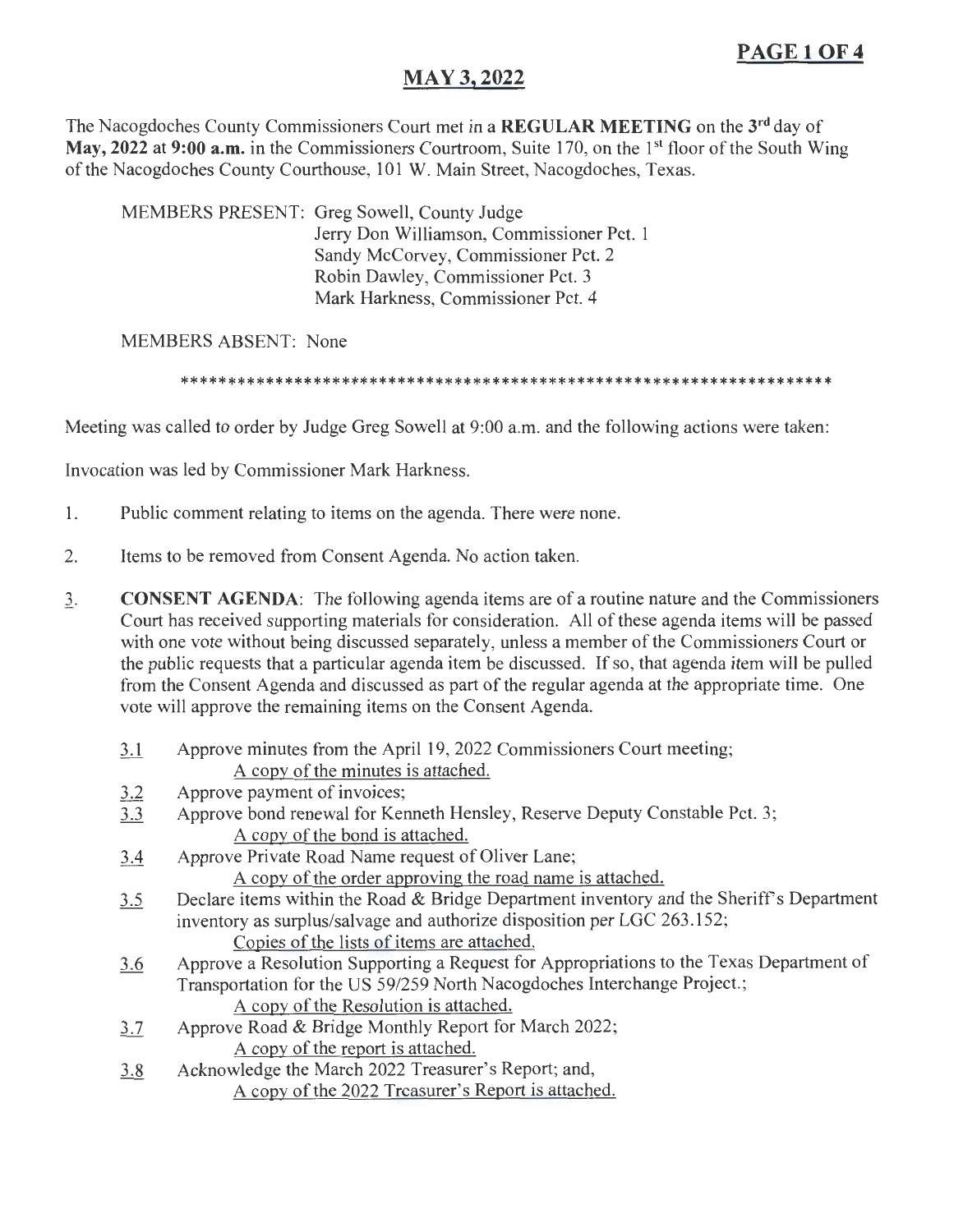- 3.9 Approve Civic & Exposition contract as follows:
	- Vegas Productions, Inc. for an event at the Exposition Center August 30, 2022; and,
	- National Wild Turkey Federation for an event at the Civic Center March 10, 2023. Copies of the contracts are attached.

Motion was made by Commissioner Robin Dawley and seconded by Commissioner Jerry Don Williamson to approve items on the consent agenda. Motion carried unanimously.

- 4. Discuss and possibly take action to approve various departmental line item transfers. Commissioner Court Administrator, Shannon Burkley, addressed the Court. Motion was made by Commissioner Jerry Don Williamson and seconded by Commissioner Mark Harkness to approve various departmental line item transfers. Motion carried unanimously. Copies departmental line item transfers are attached.
- 2. Discuss and possibly take action to authorize the Auditor's Office to submit the FY 2021 Popular Annual Financial Report (PAFR) to the Government Finance Officers Association for the Popular Annual Financial Reporting Award Program. Commissioner Court Administrator, Shannon Burkley provided information to the Court. Motion was made by Commissioner Mark Harkness and seconded by Commissioner Robin Dawley to approve authorizing the Auditor's Office to submit the FY 2021 Popular Annual Financial Report (PAFR) to the Government Finance Officers Association for the Popular Annual Financial Reporting Award Program. Motion carried unanimously. A copy of the authorization is attached.
- 6. Discuss and possibly take action to approve the March 2022 financial statements for Nacogdoches County. Commissioner Court Administrator, Shannon Burkley addressed the Court. Motion was made by Commissioner Jerry Don Williamson and seconded by Commissioner Sandy McCorvey to approve the March 2022 financial statements for Nacogdoches County. Motion carried unanimously. Copies of the financial statements are attached.
- 7. Discuss and possibly take action concerning approval of amendment to the Nacogdoches County Exposition & Civic Center Facilities Management Policies and Procedures. John Fleming, Nacogdoches County Attorney addressed the Court. Motion was made by Commissioner Robin Dawley and seconded by Commissioner Mark Harkness to approve an amendment to the Nacogdoches County Exposition & Civic Center Facilities Management Policies and Procedures. Motion carried unanimously. A copy of the amendment is attached.
- 8. Discuss and possibly take action regarding a variance from all platting requirements pursuant to Section 9 of the Nacogdoches County Subdivision Regulations for Ken and Annis Jones and Brady Rice for the proposed approximately .6 acre boundary line adjustment, located in the Henry Brewer Grant, A-11 , located in Precinct 1, Nacogdoches County, Texas. Commissioner Jerry Don Williamson presented the request to the Court. Motion was made by Commissioner Jerry Don Williamson and seconded by Commissioner Sandy McCorvey to approve a variance from all platting requirements pursuant to Section 9 of the Nacogdoches County Subdivision Regulations for Ken and Annis Jones and Brady Rice for the proposed approximately .6 acre boundary line adjustment, located in the Henry Brewer Grant, A-11, located in Precinct 1, Nacogdoches County, Texas. Motion carried unanimously. A copy of the variance is attached.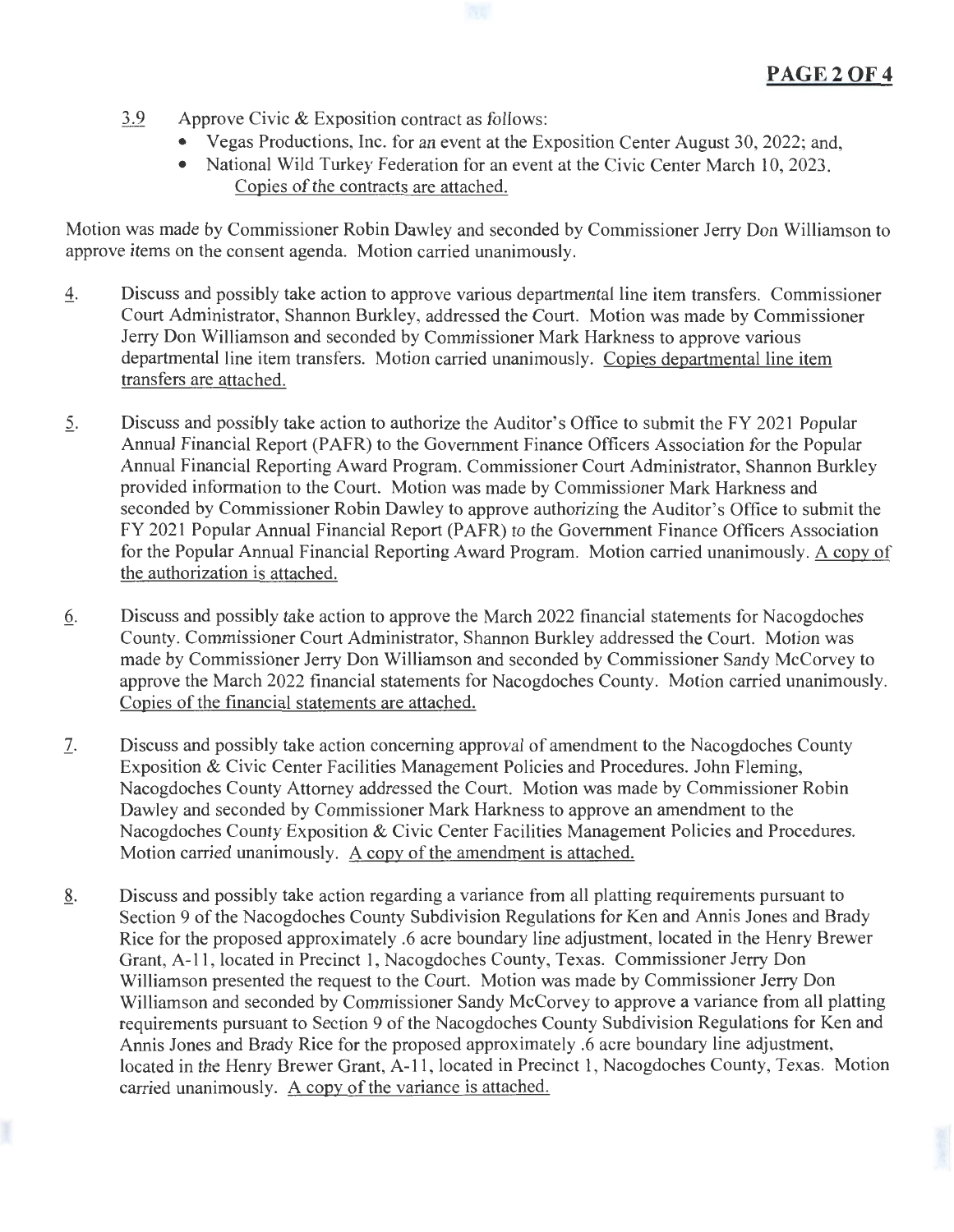

- 9. Discuss and possibly take action regarding a variance from filing a preliminary plat and approval of a final plat for Ed Morgan, for the proposed approximately 1.78 acre tract in the John Kirby Grant, A-36, located in Precinct 1, Nacogdoches County, Texas. Commissioner Jerry Don Williamson presented the request to the Court. Motion was made by Commissioner Jerry Don Williamson and seconded by Commissioner Robin Dawley to approve a variance from filing a preliminary plat and approval of a final plat for Ed Morgan, for the proposed approximately 1. 78 acre tract in the John Kirby Grant, A-36, located in Precinct 1, Nacogdoches County, Texas. Motion carried unanimously. A copy of the variance is attached.
- $\underline{10}$ . Discuss and possibly take action concerning approval of a Positive Pay/Account Reconciliation Agreement between Nacogdoches County and Commercial Bank of Texas, N.A. for the Nacogdoches County Sheriffs office. Motion was made by Judge Greg Sowell and seconded by Commissioner Jerry Don Williamson to pass this agenda item pending the approval of the County Attorney. Motion carried unanimously.
- 11. Discuss and possibly take action to approve an inter-local agreement between Region 8 Education Service Center and Nacogdoches County for the TIPS-USA Purchasing Program. Commissioner Court Administrator, Shannon Burkley, addressed the Court. Motion was made by Commissioner Jerry Don Williamson and seconded by Commissioner Robin Dawley to approve an inter-local agreement between Region 8 Education Service Center and Nacogdoches County for the TIPS-USA Purchasing Program. Motion carried unanimously. A copy of the agreement is attached.

### EXECUTIVE SESSION

An executive session will be held with regard to pending, threatened or contemplated litigation, settlement offers and matters where the duty of the public body's counsel to his client, under the Texas Disciplinary Rules of Professional Conduct of the State Bar of Texas, clearly conflicts with the Open Meetings Act. The executive session is authorized by Texas Open Meetings Act, Texas Government Code, Section 551 .071 . The purpose of the Executive Session is to receive an update from the County Attorney on pending, threatened or contemplated litigation.

An executive session will be held for the purpose of discussing personnel, hearing complaints against personnel, or to deliberate the appointment, employment, evaluation, reassignment, duties, discipline or dismissal of a public officer or employee. The executive session is authorized by Texas Open Meetings Act, Texas Government Code, Section 551.074. The purpose of this Executive Session is to interview candidates for the Environmental Services Director position.

REGULAR SESSION RECESSED AT 9:22 A.M. EXECUTIVE SESSION CONVENED AT 9:36A.M. EXECUTIVE SESSION RECESSED AT 10:41 A.M. EXECUTIVE SESSION RECONVENED AT 10:56 A.M. EXECUTIVE SESSION RECESSED AT 11:51 A.M. EXECUTIVE SESSION RECONVENED AT 1:30 P.M.